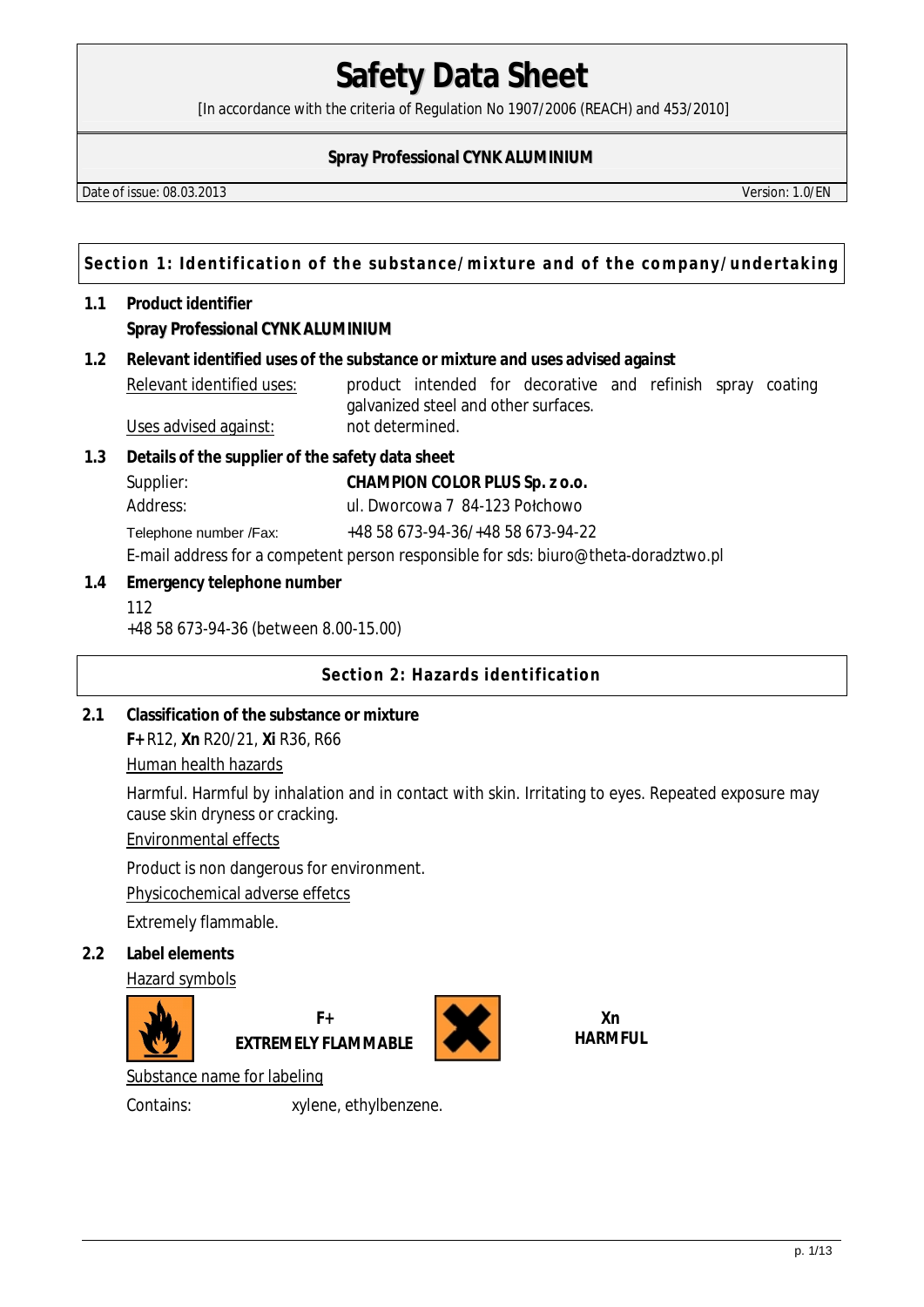[In accordance with the criteria of Regulation No 1907/2006 (REACH) and 453/2010]

### **Spray Professional CYNK ALUMINIUM**

Date of issue: 08.03.2013 Version: 1.0/EN

#### Risk phrases

- R12\* Extremely flammable.
- R20/21 Harmful by inhalation and in contact with skin
- R36 Irritating to eyes.
- R66 Repeated exposure may cause skin dryness or cracking.

\* is not required to repeat a word meaning hazard symbol.

#### Safety phrases

- S23 Do not breathe vapour/spray.
- S26 In case of contact with eyes, rinse immediately with plenty of water and seek medical advice.
- S36/37 Wear suitable protective clothing and gloves.
- S46 If swallowed, seek medical advice immediately and show this container or label.
- S51 Use only in well-ventilated areas.

#### Additional marking on the label according to directive 75/324/EEC

Pressurized container: protect from sunlight and do not expose to temperatures exceeding  $50^{\circ}$ C. Do not pierce or burn, even after use. Do not spray on a naked flame or any incandescent material. Keep away from sources of ignition - No smoking. Keep out of the reach of children.

Maximum VOC content limit: 840 g/l VOC in product: below 680 g/l

#### **2.3 Other hazards**

Product does not contain ingredients, which meet criteria for PBT or vPvB in accordance with Annex XIII of REACH Regulation.

#### Section 3: Composition/information on ingredients

**3.1 Substances**  Not applicable.

**3.2 Mixtures** 

| acetone                                                         |                                                                 |  |  |
|-----------------------------------------------------------------|-----------------------------------------------------------------|--|--|
| Range of percentages:                                           | $20 - 30%$                                                      |  |  |
| CAS number:                                                     | $67 - 64 - 1$                                                   |  |  |
| EC number:                                                      | 200-662-2                                                       |  |  |
| Registration number:                                            | 01-2119471330-49-XXXX                                           |  |  |
| Classification acc. to 67/548/EEC:                              | F R11, Xi R36, R66, R67                                         |  |  |
| Classification acc. to 1272/2008/EC:                            | Flam. Liq. 2 H225, Eye Irrit. 2 H319, EUH066, STOT SE 3<br>H336 |  |  |
| Substance with Community level exposure limit in the workplace. |                                                                 |  |  |
| hydrocarbons, C3-4 *                                            |                                                                 |  |  |
| Range of percentages:                                           | 25-45%                                                          |  |  |
| CAS number:                                                     | 68476-40-4                                                      |  |  |
| EC number:                                                      | 270-681-9                                                       |  |  |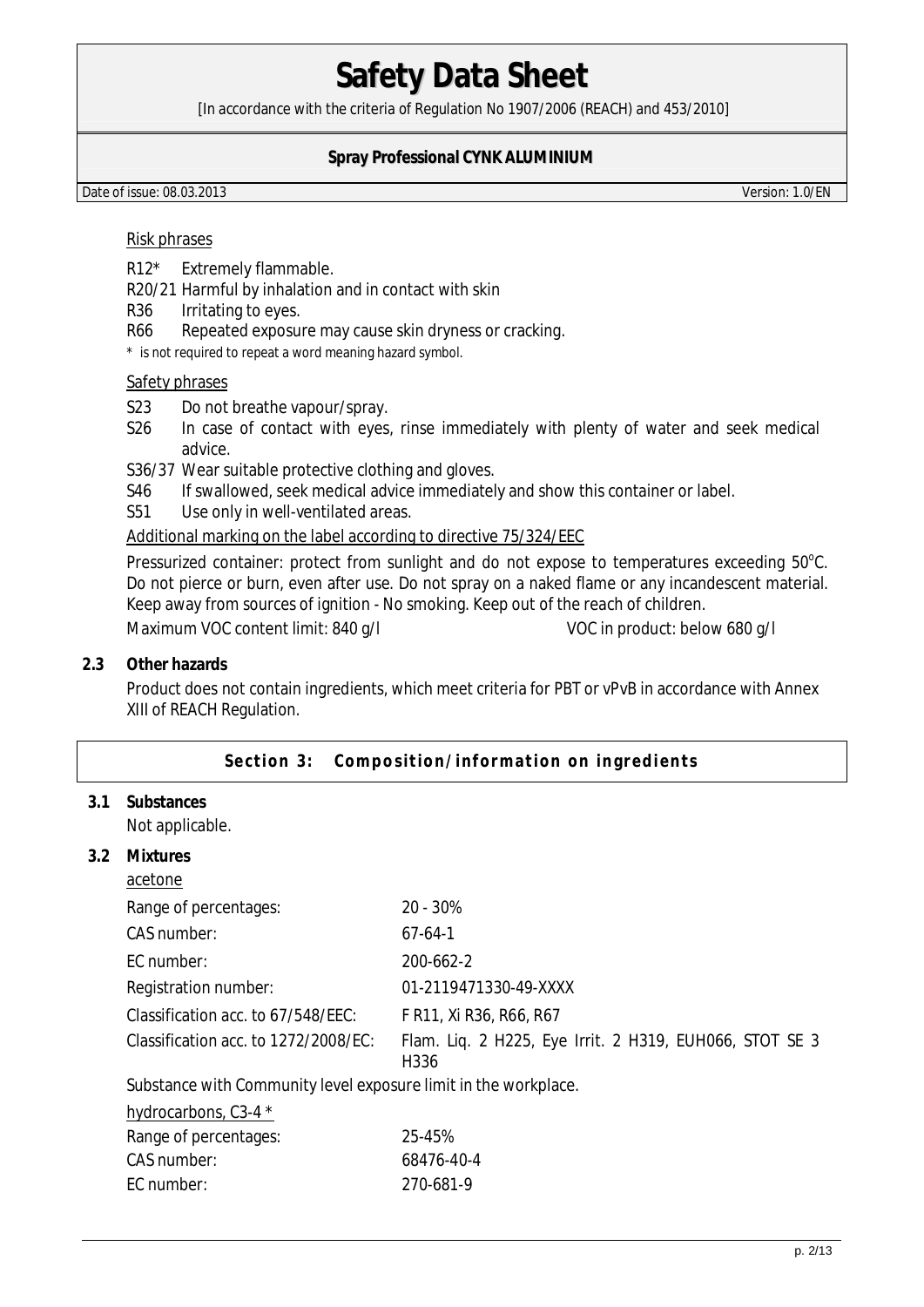[In accordance with the criteria of Regulation No 1907/2006 (REACH) and 453/2010]

### **Spray Professional CYNK ALUMINIUM**

Date of issue: 08.03.2013 Version: 1.0/EN

| Registration number:                                                     | 01-2119486557-22-XXXX                                                                                                  |  |  |
|--------------------------------------------------------------------------|------------------------------------------------------------------------------------------------------------------------|--|--|
| Classification acc. to 67/548/EEC:                                       | $F+R12$                                                                                                                |  |  |
| Classification acc. to 1272/2008/EC:                                     | Flam. Gas 1 H220, Liquefied gas H280                                                                                   |  |  |
|                                                                          | The classification as a carcinogen or mutagen need not apply, because substance contains less than                     |  |  |
| 0,1 % 1,3-butadiene (Note K).                                            |                                                                                                                        |  |  |
| xylene                                                                   |                                                                                                                        |  |  |
| Range of percentages:                                                    | 15-19%                                                                                                                 |  |  |
| CAS number:                                                              | 1330-20-7                                                                                                              |  |  |
| EC number:                                                               | 215-535-7                                                                                                              |  |  |
| Registration number:                                                     | 01-2119488216-32-XXXX                                                                                                  |  |  |
| Classification acc. to 67/548/EEC:                                       | R10, Xn R20/21-R65, Xi R38                                                                                             |  |  |
| Classification acc. to 1272/2008/EC:                                     | Flam. Liq. 3 H226, Acute Tox. 4 H312, Acute Tox. 4 H332,<br>Asp. Tox. 1 H304, Skin Irrit. 2 H315, STOT SE 3 H335, STOT |  |  |
|                                                                          | RE 2 H373, Eye Irrit. 2 H319                                                                                           |  |  |
| Substance with Community level exposure limit in the workplace.          |                                                                                                                        |  |  |
| ethylbenzene                                                             |                                                                                                                        |  |  |
| Range of percentages:                                                    | $< 5\%$                                                                                                                |  |  |
| CAS number:                                                              | $100 - 41 - 4$                                                                                                         |  |  |
| EC number:                                                               | 202-849-4                                                                                                              |  |  |
| Registration number:                                                     | 01-2119486136-34-XXXX                                                                                                  |  |  |
| Classification acc. to 67/548/EEC:                                       | F R11, Xn R20                                                                                                          |  |  |
| Classification acc. to 1272/2008/EC:                                     | Flam. Liq. 2 H225, Acute Tox. 4 H332                                                                                   |  |  |
| Substance with Community level exposure limit in the workplace.          |                                                                                                                        |  |  |
| n-butyl acetate                                                          |                                                                                                                        |  |  |
| Range of percentages:                                                    | $< 5\%$                                                                                                                |  |  |
| CAS number:                                                              | 123-86-4                                                                                                               |  |  |
| EC number:                                                               | 204-658-1                                                                                                              |  |  |
| Registration number:                                                     | 01-2119485493-29-XXXX                                                                                                  |  |  |
| Classification acc. to 67/548/EEC:                                       | R <sub>10</sub> , R <sub>66</sub> , R <sub>67</sub>                                                                    |  |  |
| Classification acc. to 1272/2008/EC:                                     | Flam. Liq. 3 H226, EUH066, STOT SE 3 H336                                                                              |  |  |
| Full text of each relevant R and H phrase is given in section 16 of SDS. |                                                                                                                        |  |  |

Section 4: First aid measures

### **4.1 Description of first aid measures**

Skin contact: take off contaminated clothes. Contaminated skin clean mechanically, wash with water, then wash out with plenty of water with soap. Consult a doctor, if worrisome symptoms occur.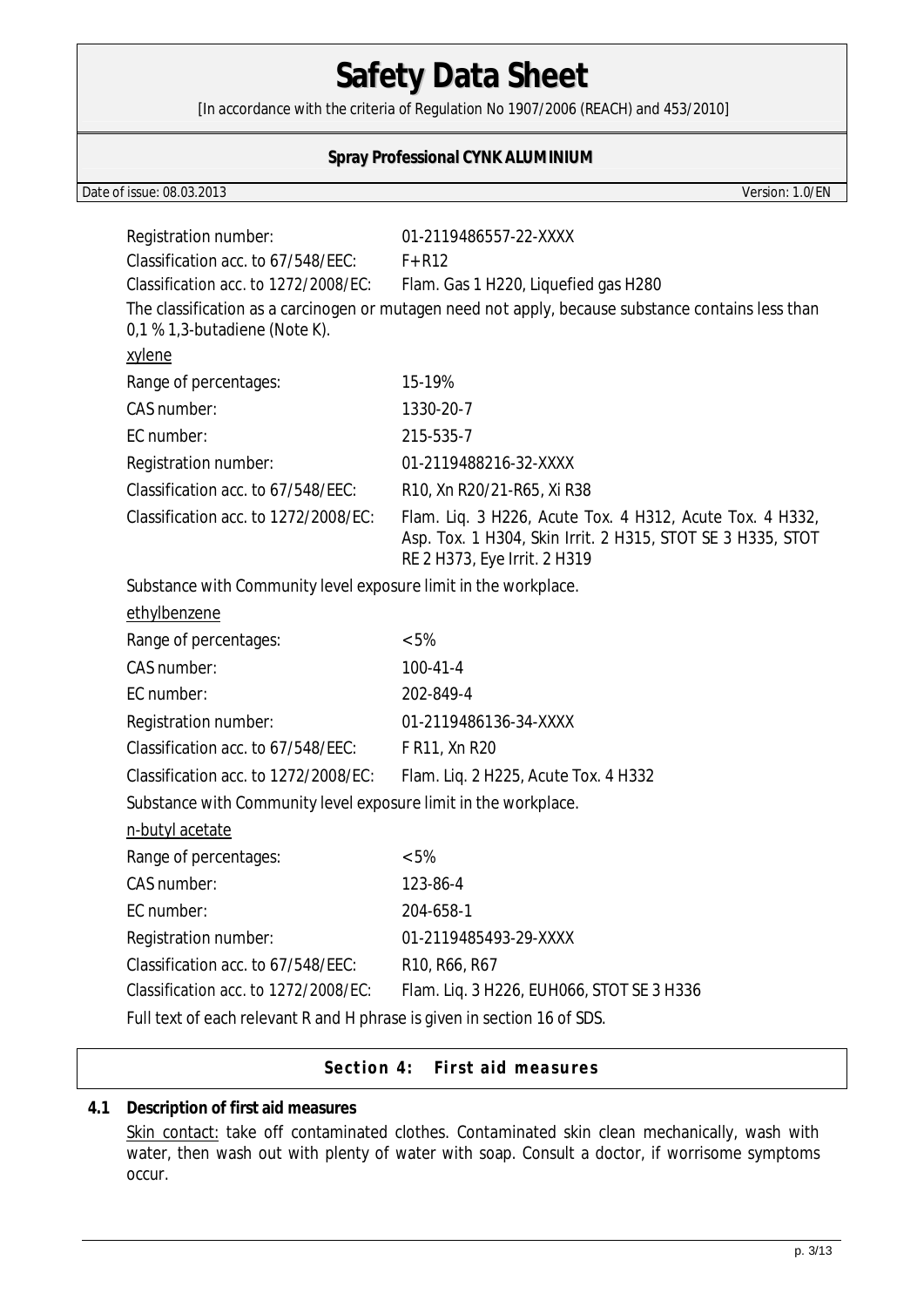[In accordance with the criteria of Regulation No 1907/2006 (REACH) and 453/2010]

### **Spray Professional CYNK ALUMINIUM**

Date of issue: 08.03.2013 Version: 1.0/EN

Eye contact: seek medical advice if worrisome symptoms appears. Wash out an eye with plenty of water with the eyelid hold wide open, for 10-15 min. Remove any contact lenses, protect non-eye. Avoid strong stream of water – risk of damage of the cornea.

Ingestion: exposure in this way does not typically occur. If swallowed, rinse mouth with water. **Do not induce vomiting!** Never give anything by mouth to an unconscious person. Consult a doctor – show label.

Inhalation: remove to fresh air. Keep warm and calm. Consult a doctor, if symptoms persist. Artificial respiration or oxygen if needed. Consult a doctor, if worrisome symptoms occur.

**4.2 Most import ant symptoms and effects, both acute and delayed** 

Skin contact: degreasing, burning, redness, may cause skin dryness or cracking with repeated exposure, frostbite by spraying the skin spray at close range.

Eye contact: irritation.

Ingestion: may cause irritation of the mucous membranes gastrointestinal tract, nausea, vomiting. Inhalation: irritation of the mucous membranes respiratory system, cough, headaches and dizziness.

### **4.3 Indication of any immediate medical attention and special treatment needed**

Physician makes a decision regarding further medical treatment after thoroughly examination of the injured. Treat symptomatically.

|     | Firefighting measures<br>Section 5:                                                                                                                                                                                                                                                    |
|-----|----------------------------------------------------------------------------------------------------------------------------------------------------------------------------------------------------------------------------------------------------------------------------------------|
| 5.1 | Extinguishing media<br>Suitable extinguishing media: carbon dioxide $(CO2)$ , foam, dry chemical, water fog.<br>Small fire put out the snow $(CO_2)$ or dry powder (ABC or BC), a large fire extinguish alcohol-resistant<br>foam or water fog. Large fire fight with protected posts. |

Unsuitable extinguishing media: water jet.

## **5.2 Special hazards arising from the substance or mixture**  If burning may produce irritating and toxic vapours and gases contain carbon oxides. Do not inhale them, may pose a health hazard.

**5.3 Advice for firefighters** 

Personal protection typical in case of fire. Wear suitable respiratory protective equipment. Do not allow extinguishing water entering drains, surface water and groundwater. Gas can accumulate on the surface of the ground and move long distances creating a risk of fire or explosion. Cool containers at risk of fire from a safe distance with water spray. Pressurized container - danger of leaks, or even an explosion at a high temperature.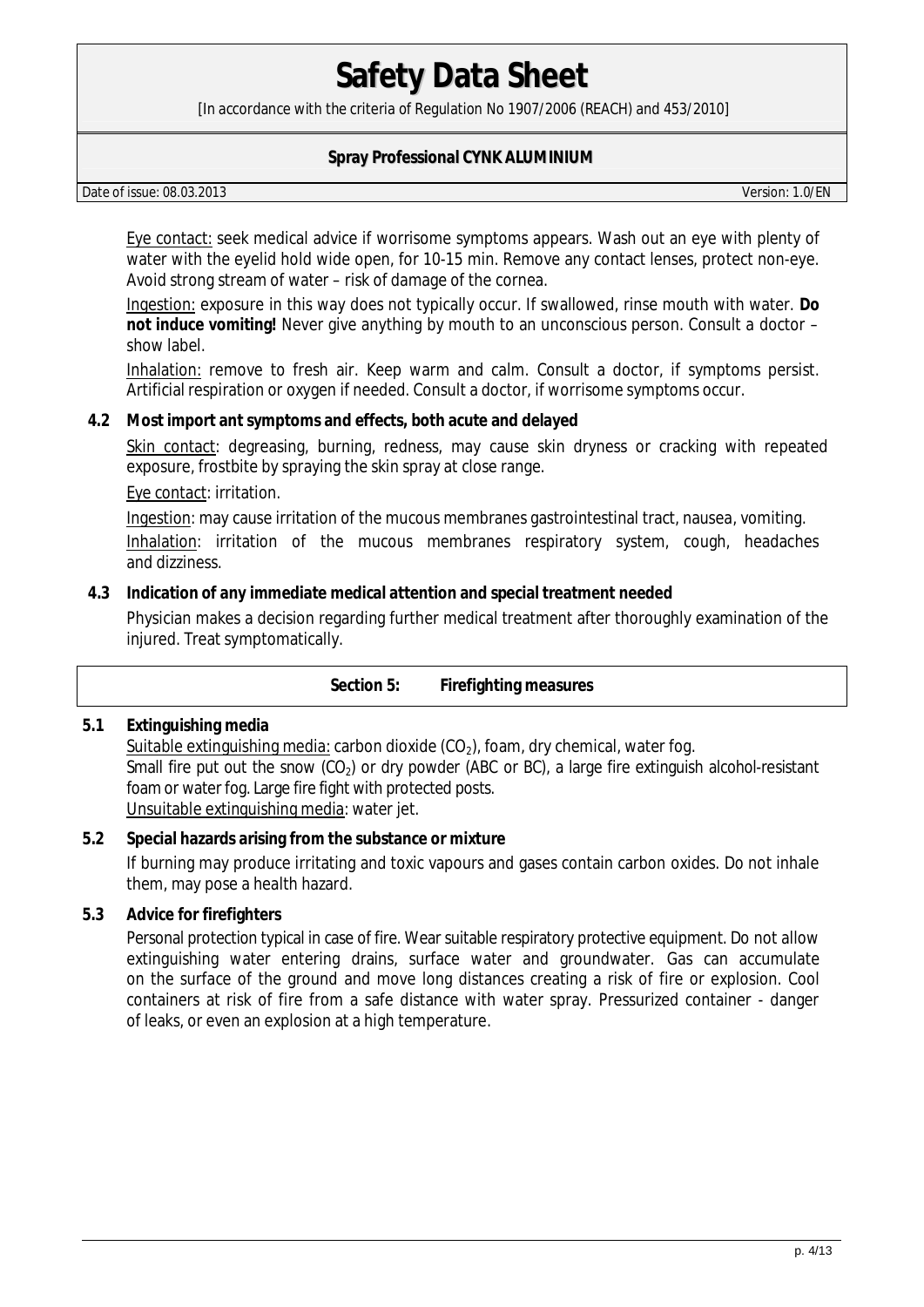[In accordance with the criteria of Regulation No 1907/2006 (REACH) and 453/2010]

### **Spray Professional CYNK ALUMINIUM**

Date of issue: 08.03.2013 Version: 1.0/EN

### **Section 6: Accidental release measures**

**6.1 Personal precautions, protective equipment and emergency procedures** 

Limit the access for the outsiders into the breakdown area, until the suitable cleaning operations are completed. Ensure that the consequences of failure remove only trained personnel Avoid contact with eyes and skin. Do not inhale vapours. Ensure adequate ventilation. In case of large spills, isolate the exposed area. Remove all sources of ignition, do not use open flames or sparkling tools. Wear adequate personal protective equipment.

#### **6.2 Methods and material for containment and cleaning up**

In case of release of large amounts of the product, it is necessary to take appropriate steps to prevent it from spreading into the environment. Notify relevant emergency services.

- **6.3 Methods and material for containment and cleaning up** Collect damaged container mechanically. Leakage absorb with non-inflammable liquid-binding material (e.g. sand, earth, diatomaceous earth,vermiculite) and transfer to appropriate waste disposal containers. Disposal in accordance with the local legislation. Clean contaminated surface. Do not use sparkling tools.
- **6.4 Reference to other sections** Appropriate conduct with waste product – section 13. Personal protection equipment – section 8.

## **Section 7: Handling and storage**

**7.1 Personal precautions, protective equipment and emergency procedures**  Handle in accordance with good occupational hygiene and safety practices. Avoid eyes and skin contact. Ensure adequate ventilation. Do not inhale aerosol. Eliminate sources of ignition - do not use open flames, do not smoke, do not use sparking tools and clothing from fabric susceptible to electrification; protect containers from heat. Do not spray on a naked flame or any incandescent material. Protect against electrostatic charges.

#### **7.2 Conditions for safe storage, including any incompabilities**

Store only in a cool, dry place in temperature below 50 °C. The recommended storage temperature up to  $+35$  °C. Keep away from sources of ignition and heat. Do not smoke, use open flame and sparking devices in a storeroom. Do not pierce or burn packaging even after use. Keep away from food, foodstuffs and animal feed. Avoid contact with strong oxidizing agents (concentrated nitric acid, hydrogen peroxide, organic peroxides) - contact may cause ignition and steel corrosive agents (acids, salt solutions) - the risk of damage and the release of aerosols content.

## **7.3 Specific end use(s)**

Product intended for decorative and refinish spray coating galvanized steel and other surfaces.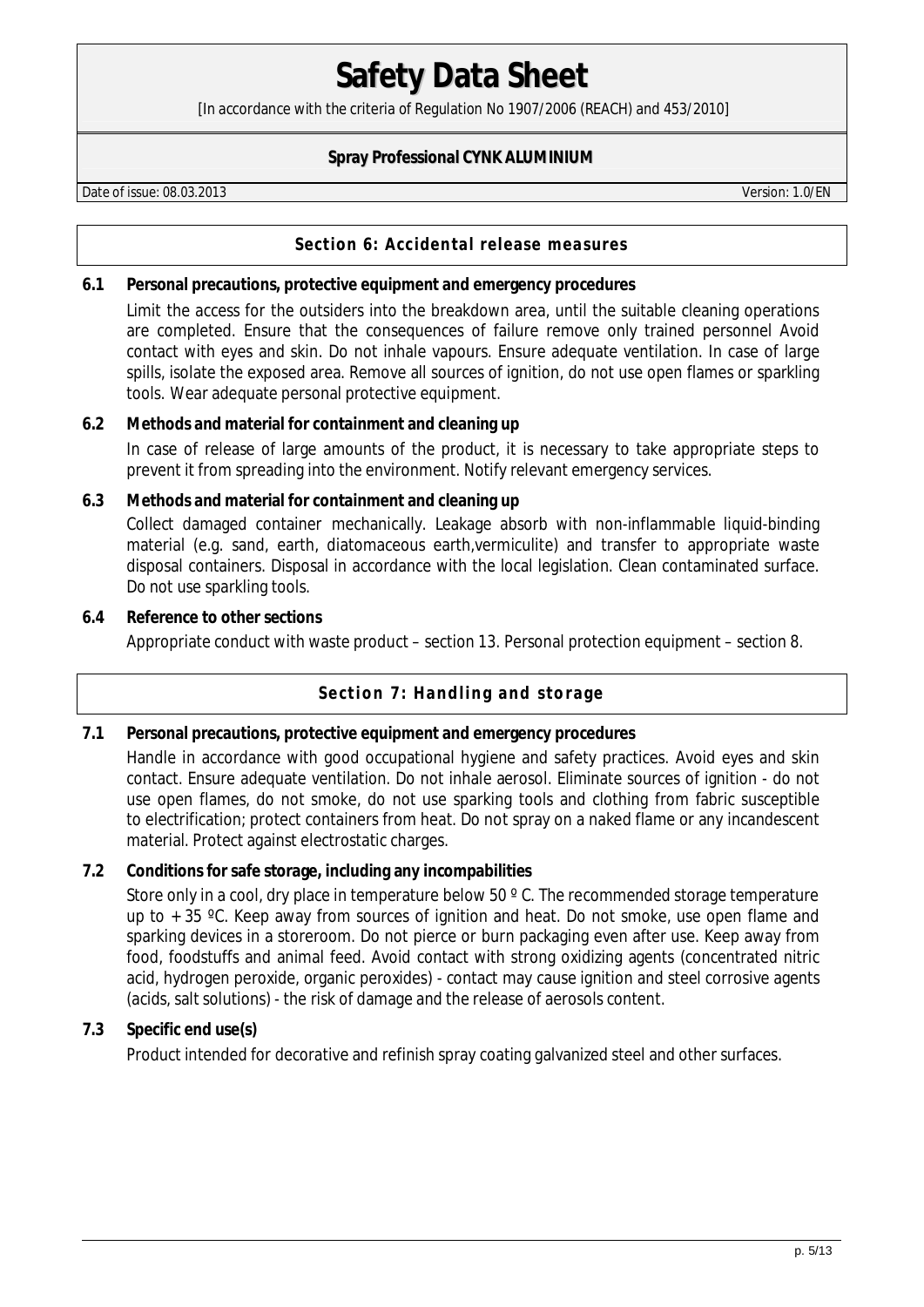[In accordance with the criteria of Regulation No 1907/2006 (REACH) and 453/2010]

## **Spray Professional CYNK ALUMINIUM**

Date of issue: 08.03.2013 Version: 1.0/EN

## Section 8: Exposure controls/personal protection

#### **8.1 Control parameters**

|                            | Limit values      |     |                   |     |                 |
|----------------------------|-------------------|-----|-------------------|-----|-----------------|
| Specification              | 8 hours           |     | short term        |     | <b>Notation</b> |
|                            | mg/m <sup>3</sup> | ppm | mg/m <sup>3</sup> | ppm |                 |
| Acetone CAS: 67-64-1       | 1210              | 500 |                   |     |                 |
| Xylene CAS: 1330-20-7      | 221               | 50  | 442               | 100 | skin            |
| Ethylbenzene CAS: 100-41-4 | 442               | 100 | 884               | 200 | skin            |

Please check any national occupational exposure limit values in your country.

### PNEC values for components

| <b>PNEC</b>             | acetone                | n-buthyl acetate        |
|-------------------------|------------------------|-------------------------|
| fresh water             | $10,6$ mg/l            | 0,18 mg/m <sup>3</sup>  |
| marine water            | 1,06 mg/l              | 0,018 mg/m <sup>3</sup> |
| intermittent release    | $21$ mg/l              | 0,36 mg/m <sup>3</sup>  |
| fresh water sediment    | 30,4 mg/kg TG          | 0,981 mg/kg d.w.        |
| marine water sediment   | 3,04 mg/kg TG          | 0,0981 mg/kg d.w.       |
| sewage treatment plants | 29,5 mg/l <sup>3</sup> |                         |
| soil                    | 0,112 mg/kg TG         | 0,0903 mg/kg d.w.       |

DNEL values for components

| dnel                            | Acetone                |                       |  |
|---------------------------------|------------------------|-----------------------|--|
|                                 | worker                 | consumer              |  |
| inhalation, short-term exposure | 2420 mg/m <sup>3</sup> |                       |  |
| inhalation, long-term exposure  | 1210 mg/m <sup>3</sup> | 200 mg/m <sup>3</sup> |  |
| skin, long-term exposure        | 186 mg/kg KG./day      | 62 mg/kg KG/day       |  |
| oral, long-term exposure        |                        | 62 mg/kg KG/day       |  |

| DNEL                                                          | n-buthyl acetate      |                          |  |
|---------------------------------------------------------------|-----------------------|--------------------------|--|
|                                                               | worker                | consumer                 |  |
| inhalation, short-term exposure<br>(local / systemic effects) | 960 mg/m <sup>3</sup> | 859,7 mg/m <sup>3</sup>  |  |
| inhalation, long-term exposure<br>(local / systemic effects)  | 480 mg/m <sup>3</sup> | 102,34 mg/m <sup>3</sup> |  |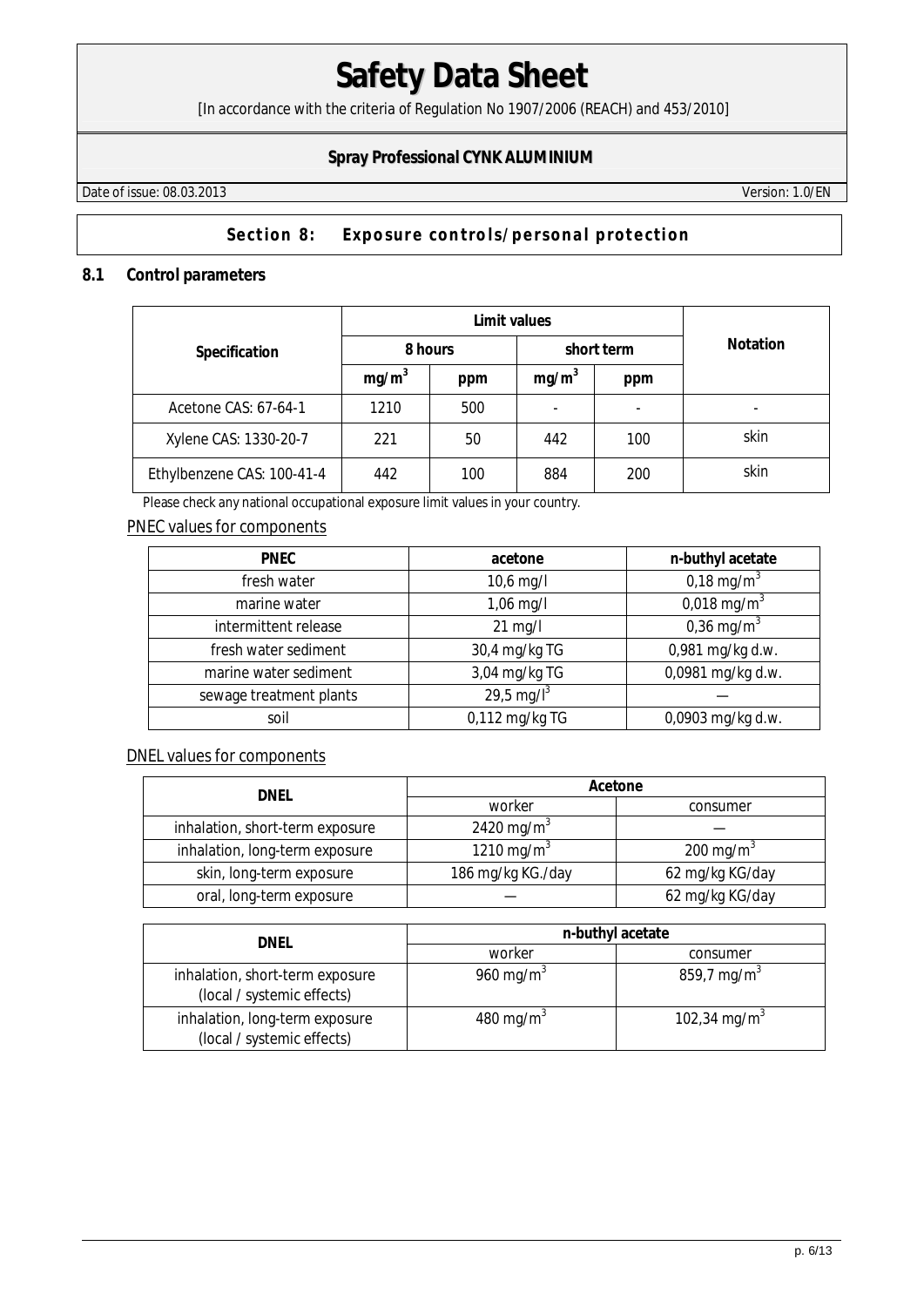[In accordance with the criteria of Regulation No 1907/2006 (REACH) and 453/2010]

### **Spray Professional CYNK ALUMINIUM**

Date of issue: 08.03.2013 Version: 1.0/EN

| <b>DNEL</b>                                                   | xylene              |                        |  |
|---------------------------------------------------------------|---------------------|------------------------|--|
|                                                               | worker              | consumer               |  |
| inhalation, short-term exposure<br>(local / systemic effects) | 289 mg/m $3$        | 174 mg/m <sup>3</sup>  |  |
| inhalation, long-term exposure<br>(local / systemic effects)  | 77 mg/m $3$         | 14,8 mg/m <sup>3</sup> |  |
| skin, long-term exposure<br>(systemic effects)                | 180 mg/kg b. w./day | 108 mg/kg b. w./day    |  |
| oral, long-term exposure<br>(systemic effects)                |                     | 1,6 mg/kg b. w./day    |  |

#### **8.2. Exposure controls**

Use the product in accordance with good occupational hygiene and safety practices. When handlings do not eat, drink or smoke. Avoid eyes and skin contamination. Ensure adequate ventilation. Take off contaminated clothes. If during the work processes there is a risk of inflammation garment worker - not more than 20 m in the horizontal line of the positions in which these processes are performed, there should be installed showers rescue (safety showers) to wash the whole body and separate showers (showers) eyewash .

#### Hand protection

Use gloves resistant to the product (e.g. made from butyl rubber). We recommend the use of barrier cream on exposed parts of the body.

During use of protective gloves in contact with chemical products you should be aware that these performance levels and corresponding breakthrough times do not mean real time protection to the workplace, because this protection is affected by many factors, such as temperature, effects of other substances, etc. It is recommended replacement the gloves, if there are any signs of wear, damage or change in appearance (color, elasticity, shape). Observe the manufacturer's instructions, not only in the use of gloves, but also for their cleaning, maintenance and storage. Also important is the correct way to remove the gloves to avoid contamination of the hands when performing this operation.

#### Body protection

Antistatic protective clothing made of dense fabric (preferably from natural fibers, such as cotton). Safety boots.

#### Eye protection

Safety glasses in a sealed enclosure with side protection (plastic casing resistant to organic solvents).

#### Respiratory protection

Under normal conditions of use is not required. In case of insufficient ventilation, wear an approved respirator with a filter of AX. If you work in a confined space, insufficient oxygen in the air, a large uncontrolled emissions or other circumstances, when the mask with the filter does not give sufficient protection use breathing apparatus with independent air supply.

Personal protective equipment must meet requirements of directive 89/686/CE. Employer is obliged to ensure equipment adequate to activities carried out, with quality demands, cleaning and maintenance.

#### Environmental exposure controls

Do not allow the mixture to contaminate surface water/ground water.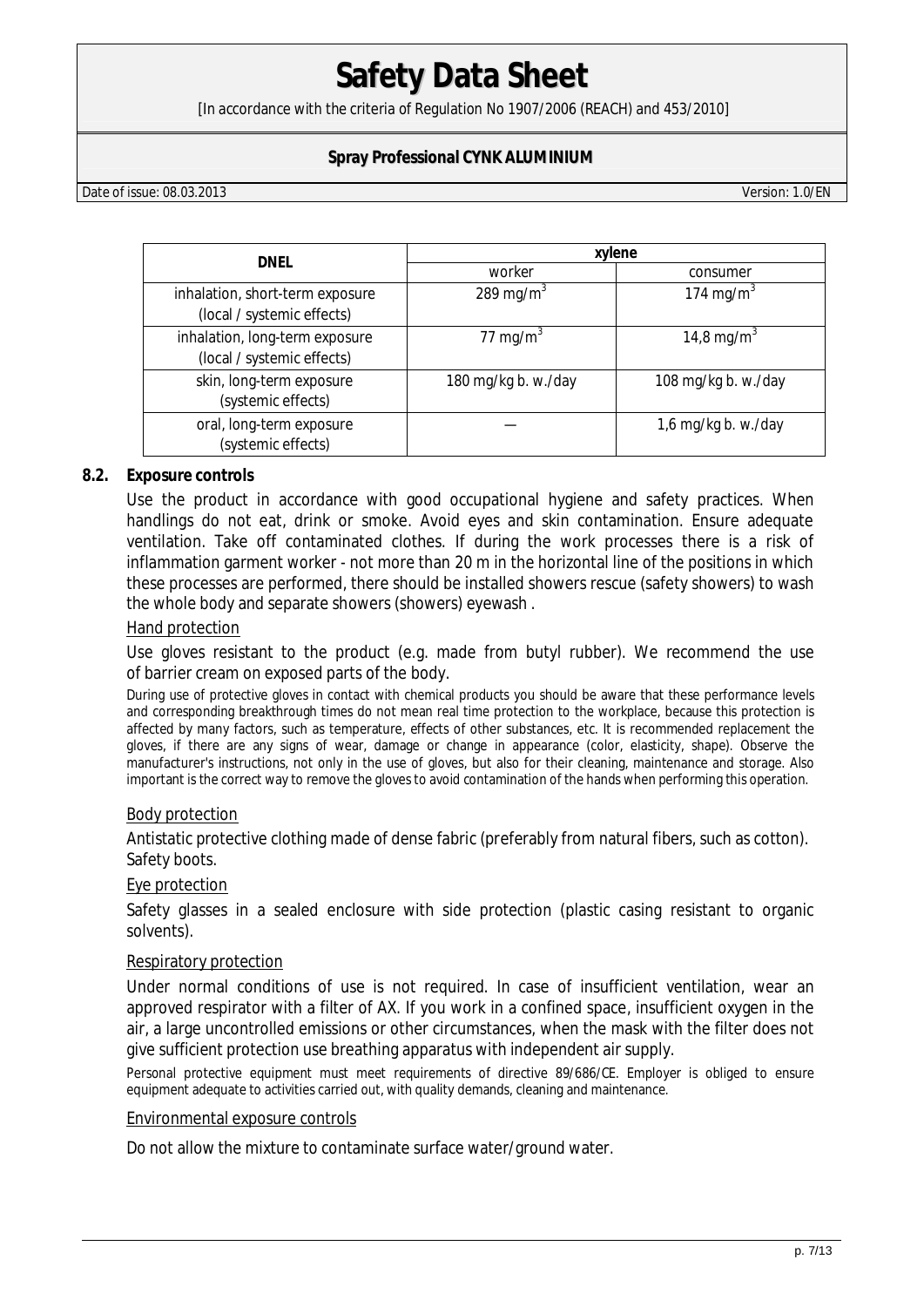[In accordance with the criteria of Regulation No 1907/2006 (REACH) and 453/2010]

### **Spray Professional CYNK ALUMINIUM**

Date of issue: 08.03.2013 Version: 1.0/EN

Section 9: Physical and chemical properties

**9.1 Information on basic physical and chemical properties**  physical state/form: liquid in aerosol colour:  $\alpha$  according to specification odour: characteristic odour threshold: example a state of the short of the short determined pH: not determined melting point/freezing point: not determined initial boiling point and boiling range (1013 hPa): -42 do 142<sup>o</sup>C (propane, xylene respectively) flash point:  $-105^{\circ}$ C (propane) evaporation rate: not determined flammability (solid, gas): extremely flammable upper/lower flammability or explosive limits: 9,6/1,9 %vol. (for propellant) vapour pressure:  $(C)$ , < 2,55 MPa (70<sup>o</sup>C) – for propellant vapour density (air=1):  $>1$ density  $(20^{\circ}C)$ : ca.  $0.7$  kg/dm<sup>3</sup> solubility(ies): 0,012 kg/dm<sup>3</sup> (water) partition coefficient: n-octanol/water: not determined auto-ignition temperature:  $>287^{\circ}$ C decomposition temperature: not determined explosive properties:<br>  $\blacksquare$ oxidising properties: not display viscosity dynamic: not determined **9.2 Other information**  No additional data.

## **Section 10: Stability and reactivity**

- **10.1 Reactivity**  Product is reactive. See subsections 10.3 – 10.5. **10.2 Chemical stability**  The product is stable under normal conditions. **10.3 Possibility of hazardous reactions**  Dangerous reactions are not known. **10.4 Conditions to avoid** 
	- Avoid sources of heat and direct sunlight, temperature above  $50^{\circ}$ C.
- **10.5 Incompatible materials**  Avoid contact with strong oxidizing.
- **10.6 Hazardous decomposition products**  Not known.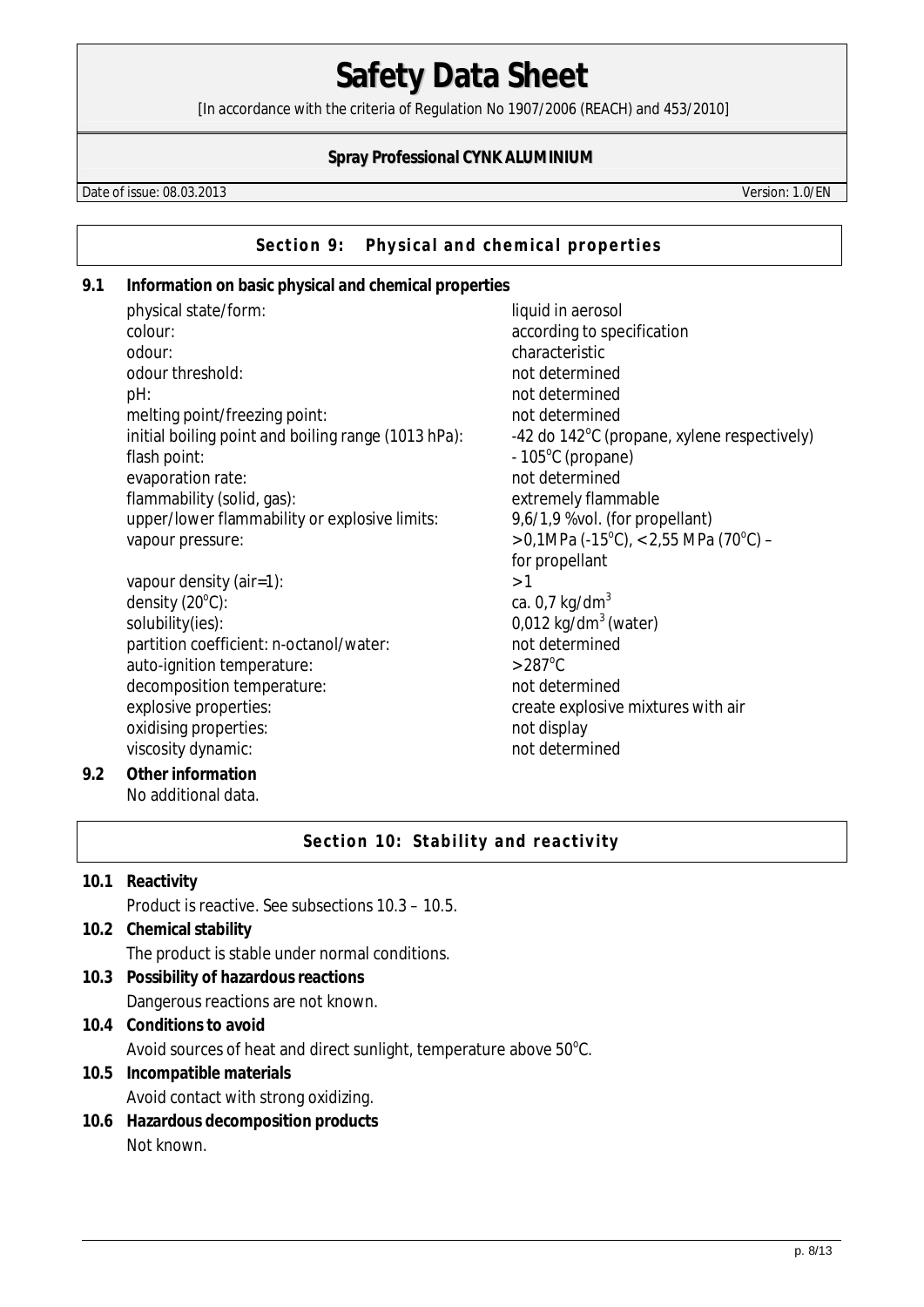[In accordance with the criteria of Regulation No 1907/2006 (REACH) and 453/2010]

## **Spray Professional CYNK ALUMINIUM**

Date of issue: 08.03.2013 Version: 1.0/EN

**Section 11: Toxicological information** 

| 11.1 | Information on toxicological effects                                                                                |                                                                                                          |  |
|------|---------------------------------------------------------------------------------------------------------------------|----------------------------------------------------------------------------------------------------------|--|
|      | Toxicity of ingredients                                                                                             |                                                                                                          |  |
|      | acetone                                                                                                             |                                                                                                          |  |
|      | $LD_{50}$ (oral)<br>$LD_{50}$ (skin, rat)<br>$LC_{50}$ (inhalation, rat)                                            | 5 800 mg/kg (experimental value)<br>7 400 mg/kg (experimental value)<br>7,6 mg/l/4h (experimental value) |  |
|      | n-buthyl acetate                                                                                                    |                                                                                                          |  |
|      | $LD_{50}$ (oral, rat)<br>$LD_{50}$ (skin, rabbit)<br>LC <sub>50</sub> (inhalation, rat)                             | $> 10000$ mg/kg<br>$> 14000$ mg/kg<br>$> 21.1$ mg/l/4h                                                   |  |
|      | xylene<br>$LD_{50}$ (oral, rat)<br>$LD_{50}$ (skin, rabbit)<br>$LC_{50}$ (inhalation, rat)<br>ethylbenzene          | $3523 - 8700$ mg/kg<br>$> 2000$ mg/kg<br>$21,7 - 6350$ mg/l/4h                                           |  |
|      | $LD_{50}$ (oral, rat)<br>$LD_{50}$ (skin, rabbit)<br>$LC_{50}$ (inhalation, rat)                                    | 3 500 mg/kg<br>15 500 mg/kg<br>17,2 mg/l/4h                                                              |  |
|      | Toxicity of mixture<br><b>Acute toxicity</b><br>Harmful by inhalation and in contact with skin<br>Irritation        |                                                                                                          |  |
|      | Irritating to eyes.<br>Corrosivity                                                                                  |                                                                                                          |  |
|      |                                                                                                                     | Based on available data, the classification criteria are not met.                                        |  |
|      | Sensitisation<br>Based on available data, the classification criteria are not met.<br><b>Repeated dose toxicity</b> |                                                                                                          |  |
|      | Repeated exposure may cause skin dryness or cracking.                                                               |                                                                                                          |  |
|      | Carcinogenicity                                                                                                     |                                                                                                          |  |
|      |                                                                                                                     | Based on available data, the classification criteria are not met.                                        |  |
|      | Mutagenicity                                                                                                        |                                                                                                          |  |
|      |                                                                                                                     | Based on available data, the classification criteria are not met.                                        |  |
|      | <b>Toxicity for reproduction</b>                                                                                    |                                                                                                          |  |
|      |                                                                                                                     | Based on available data, the classification criteria are not met.                                        |  |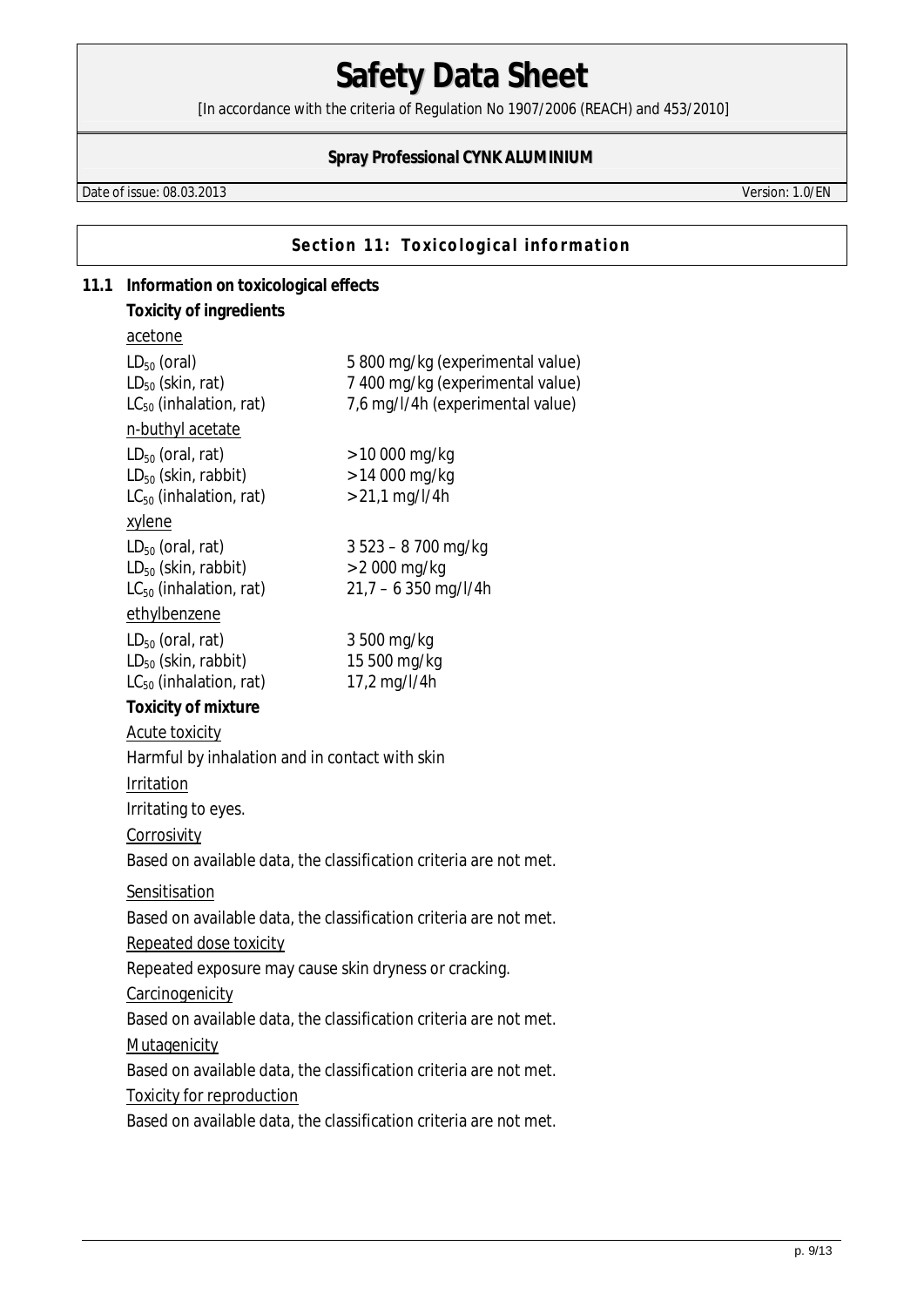[In accordance with the criteria of Regulation No 1907/2006 (REACH) and 453/2010]

## **Spray Professional CYNK ALUMINIUM**

Date of issue: 08.03.2013 Version: 1.0/EN

### **Section 12: Ecological information**

#### **12.1 Toxicity**

**Toxicity of ingredients** 

| hydrocarbons $C_{3-4}$      |             |                                                   |
|-----------------------------|-------------|---------------------------------------------------|
| Acute toxicity for fish     | $LC_{50}$   | > 24,11 mg/l/96h (Oncorhynchus mykiss)            |
| Acute toxicity for daphnia  | $EC_{50}$   | > 14,22 mg/l/48h (Daphnia magna)                  |
| Acute toxicity for algae    | $EC_{50}$   | > 7,71 mg/l/72h (Pseudokirchneriella subcapitata) |
|                             |             |                                                   |
| acetone                     |             |                                                   |
| Acute toxicity for fish     | $LC_{50}$   | 5 540 mg/l/96h (Oncorhynchus mykiss)              |
|                             | $LC_{50}$   | 11 000 mg/l/96h (Alburnus alburnus)               |
| Acute toxicity for daphnia  | $EC_{50}$   | 8 800 mg/l/48h (Daphnia pulex)                    |
|                             | $EC_{50}$   | 2 100 mg/l/24h (Artemisia salina)                 |
| Acute toxicity for algae    | <b>NOEC</b> | 530 mg/l/8h (Microcystis aeruginosa)              |
|                             | <b>NOEC</b> | 430 mg/l/96h (Prorocentrum minimum)               |
| Acute toxicity for bacteria | EC12        | 1 000 mg/l/30 min. (activated sludge)             |
|                             |             |                                                   |
| n-buthyl acetate            |             |                                                   |
| Acute toxicity for fish     | $LC_{50}$   | 62 mg/l/48h (Leuciscus iduslas)                   |
|                             | $LC_{50}$   | 18 mg/l/96h (Pimephales promelas)                 |
| Acute toxicity for daphnia  | $EC_{50}$   | 44 mg/l/48h (Daphnia magna)                       |
| Acute toxicity for algae    | $IC_{50}$   | 675 mg/l/72h (Scenedesmus subspicatus)            |
| xylene                      |             |                                                   |
| Acute toxicity for fish     | $LC_{50}$   | 20,9 mg/l/96h (Lepomis macrochirus)               |
|                             | $LC_{50}$   | 26,7 mg/l/96h (Pimephales promelas)               |
| Acute toxicity for daphnia  | $EC_{50}$   | 1 - 165 mg/l/24h (Daphnia magna)                  |
| Acute toxicity for algae    | $IC_{50}$   | 2,2 mg/l/72h                                      |
|                             |             |                                                   |
| ethylbenzene                |             |                                                   |
| Acute toxicity for fish     | $LC_{50}$   | 94,44 mg/l/96h (Carassius auratus)                |
|                             | $LC_{50}$   | 12,1 mg/l/96h (Pimephales promelas)               |
|                             | $LC_{50}$   | 4,2 mg/l/96h (Onchorhyncus mykiss)                |
| Acute toxicity for daphnia  | $EC_{50}$   | $1,8 - 2,9$ mg/l/24h                              |
| Acute toxicity for algae    | $IC_{50}$   | 4,6 mg/l/72h (Selenastrum capricornutum)          |
|                             |             |                                                   |
| Toxicity of mixture         |             |                                                   |

Product is not classified as dangerous for environment.

## **12.2 Persistence and degradability**  No data.

**12.3 Bioaccumulative potential**  Bioaccumulation is not expected.

## **12.4 Mobility in soil**  Product is mobile in soil and water. Gaseous components rapidly disperse in the air.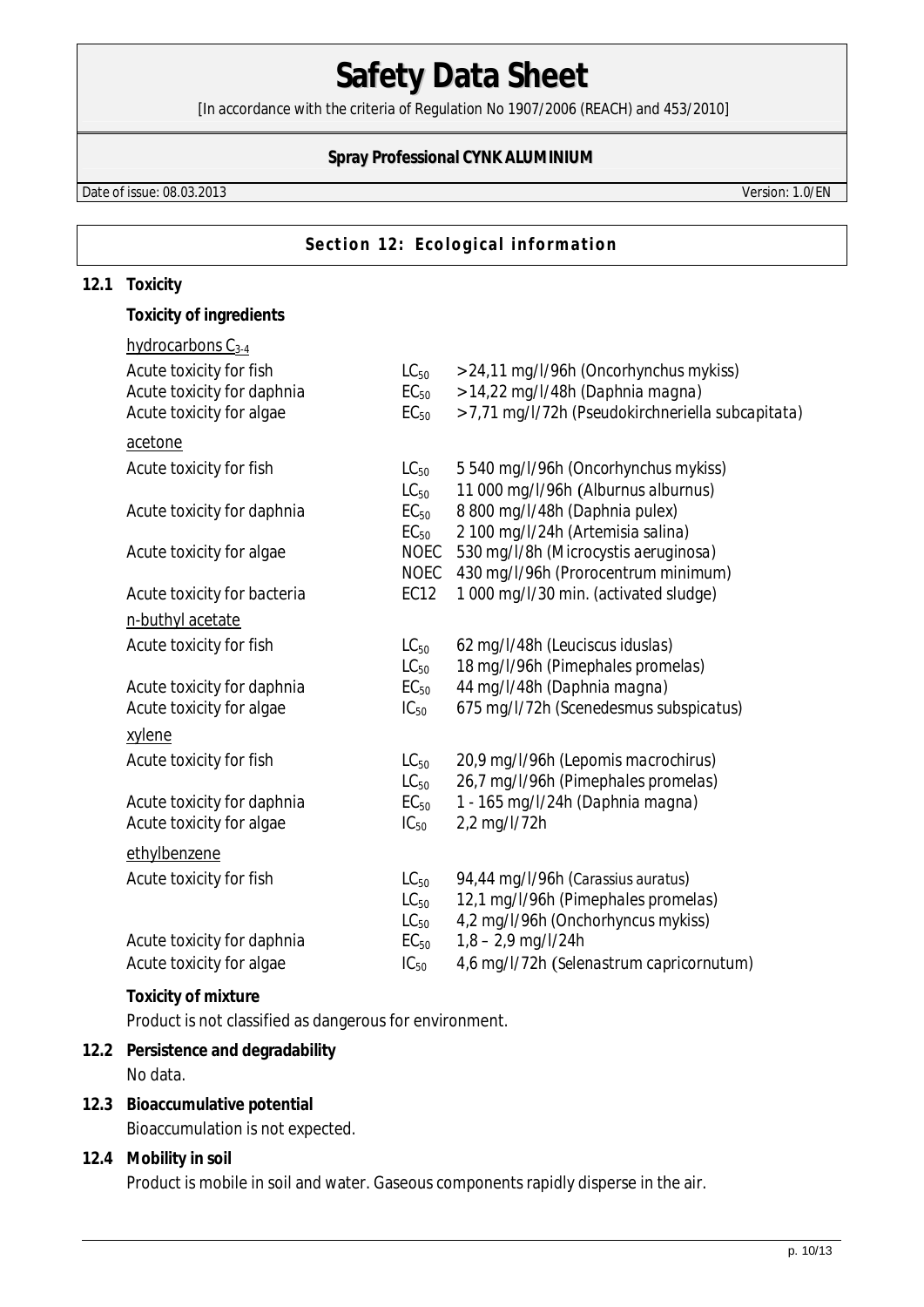[In accordance with the criteria of Regulation No 1907/2006 (REACH) and 453/2010]

### **Spray Professional CYNK ALUMINIUM**

Date of issue: 08.03.2013 Version: 1.0/EN

- **12.5 Results of PBT and vPvB assessment**  Not applicable.
- **12.6 Other adverse effects**

This product has no influence on the global warming or the ozone layer depletion. The product does not contain organically bound halogens which could affect the AOX value in waste water.

**Section 13: Disposal considerations** 

#### **13.1 Waste treatment methods**

Disposal methods for the product: not empty into drains. Disposal in accordance with the local legislation. Do not remove the remains from the original packaging. Proposed waste code:

08 01 11 Waste paint and varnish containing organic solvents or other dangerous substances . 16 03 05\* Organic wastes containing dangerous substances.

Disposal methods for used packing: classification of the waste meets the requirements for hazardous waste. Packaging company empowered to pass. Do not mix with other waste materials. Do not burn and do not pierce the empty package.

Legal basis: Directive 2008/98/EC, 94/62/EC.

- **Section 14: Transport information**
- **14.1 UN number** 1950
- **14.2 UN proper shipping name**  Aerosols, flammable
- **14.3 Transport hazard class(es)**  2 (label 2.1)
- **14.4 Packing group**

Not applicable. Limit quantity 1l (LQ2).

- **14.5 Environmental hazards**  None.
- **14.6 Special precautions for user**

Avoid sources of ignition and fire. Packages should not be thrown or subjected to impact. Receptacles shall be so placed on the vehicle or container that they can not tip over or fall. EMS: F-D, S-U (IMDG code for shipping).

**14.7 Transport in bulk according to Annex II of MARPOL 73/78 and the IBC Code**  Not applicable.

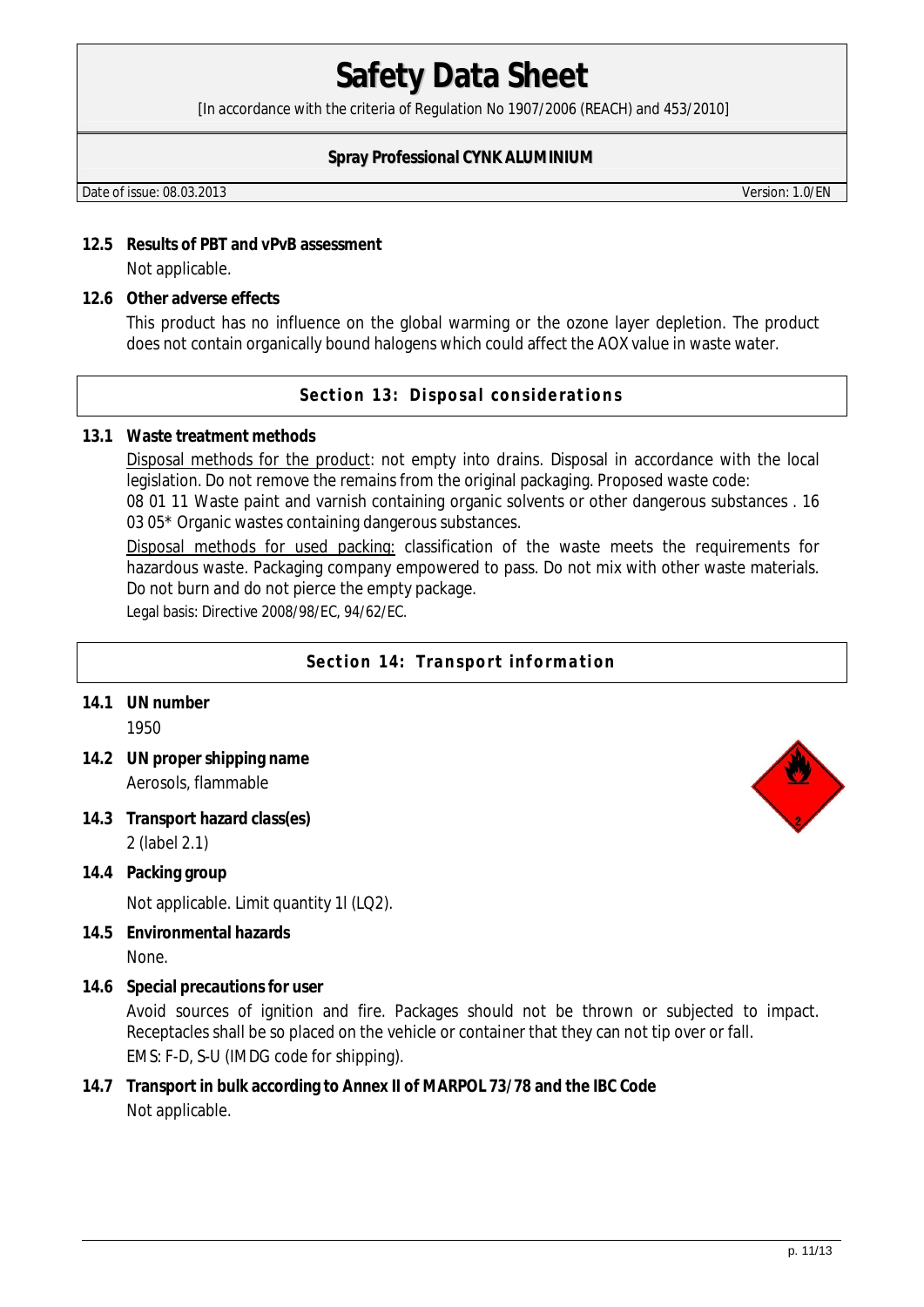[In accordance with the criteria of Regulation No 1907/2006 (REACH) and 453/2010]

### **Spray Professional CYNK ALUMINIUM**

Date of issue: 08.03.2013 Version: 1.0/EN

## **Section 15: Regulatory information**

**15.1 Safety, health and environmental regulations/legislation specific for the substance or mixture** 

**Regulation (EC) No 1907/2006** of the European Parliament and of the Council of 18 December 2006 concerning the Registration, Evaluation, Authorization and Restriction of Chemicals (REACH), establishing a European Chemicals Agency, amending Directive 1999/45/EC and repealing Council Regulation (EEC) No 793/93 and Commission Regulation (EC) No 1488/94 as well as Council Directive 76/769/EEC and Commission Directives 91/155/EEC, 93/67/EEC, 93/105/EC and 2000/21/EC.

**Regulation (EC) No 1272/2008** of the European Parliament and of the Council of 16 December 2008 on classification, labelling and packaging of substances and mixtures, amending and repealing Directives 67/548/EEC and 1999/45/EC, and amending Regulation (EC) No 1907/2006 (Text with EEA relevance).

**Council Directive 67/548/EEC** of 27 June 1967 on the approximation of laws, regulations and administrative provisions relating to the classification, packaging and labeling of dangerous substances.

**Directive 1999/45/EC** of the European Parliament and of the Council of 31 May 1999 concerning the approximation of the laws, regulations and administrative provisions of the Member States relating to the classification, packaging and labelling of dangerous preparations.

**Commission Regulation (EC) No 790/2009** of 10 August 2009 amending, for the purposes of its adaptation to technical and scientific progress, Regulation (EC) No 1272/2008 of the European Parliament and of the Council on classification, labelling and packaging of substances and mixtures (Text with EEA relevance).

**Commission Regulation (EU) No 453/2010** of 20 May 2010 amending Regulation (EC) No 1907/2006 of the European Parliament and of the Council on the Registration, Evaluation, Authorisation and Restriction of Chemicals (REACH) (Text with EEA relevance).

**Directive 2008/98/EC** of the European Parliament and of the Council of 19 November 2008 on waste and repealing certain Directives.

**Council Directive 75/324/EEC** of 20 May 1975 on the approximation of the laws of the Member States relating to aerosol dispensers

**15.2 Chemical safety assessment** 

Chemical safety assessment is not required for mixture.

| Section 16: Other information |                                                               |  |  |
|-------------------------------|---------------------------------------------------------------|--|--|
|                               | Full text of indicated R and H phrases mentioned in section 3 |  |  |
| R <sub>10</sub>               | <b>Flammable</b>                                              |  |  |
| R <sub>11</sub>               | Highly flammable                                              |  |  |
| R <sub>12</sub>               | <b>Extremely flammable</b>                                    |  |  |
| R <sub>20</sub>               | Harmful by inhalation.                                        |  |  |
| R <sub>20</sub> /21           | Harmful by inhalation and in contact with skin.               |  |  |
| R <sub>36</sub>               | Irritating to eyes.                                           |  |  |
| <b>R38</b>                    | Irritating to skin.                                           |  |  |
| R65                           | Harmful: may cause lung damage if swallowed.                  |  |  |
| R66                           | Repeated exposure may cause skin dryness or cracking.         |  |  |
| R67                           | Vapours may cause drowsiness and dizziness.                   |  |  |
| H <sub>220</sub>              | Extremely flammable gas.                                      |  |  |
| H <sub>225</sub>              | Highly flammable liquid and vapour.                           |  |  |
| H <sub>226</sub>              | Flammable liquid and vapour.                                  |  |  |
| H <sub>280</sub>              | Contains gas under pressure; may explode if heated.           |  |  |
| H304                          | May be fatal if swallowed and enters airways.                 |  |  |
|                               |                                                               |  |  |